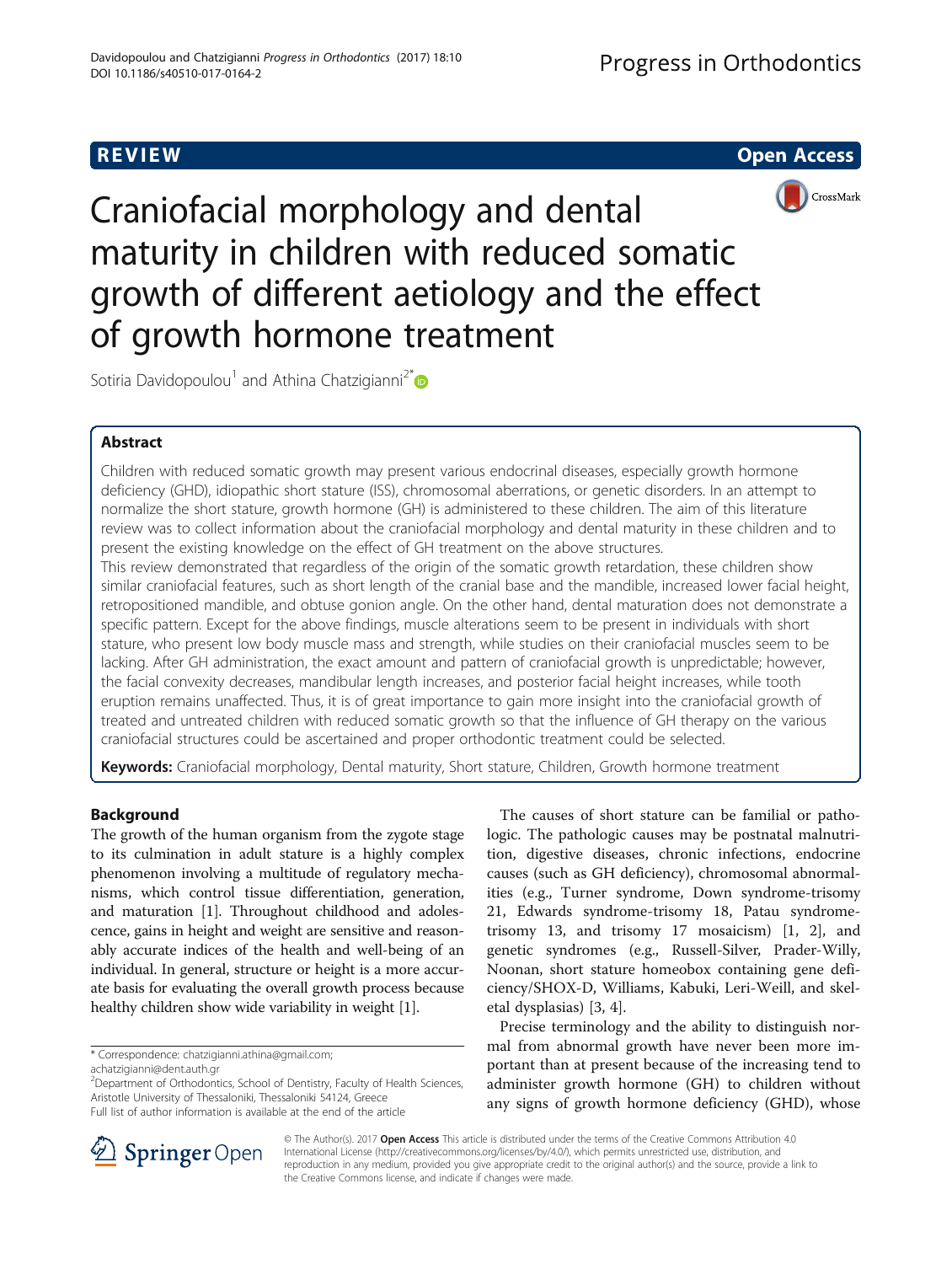heights are within or below the low normal range [[5, 6](#page-6-0)]. Treatment of children and adolescents with idiopathic short stature.

Apart from the body height, the mechanisms regulating craniofacial growth and development are complex interactions between genes, hormones, nutrients, and epigenetic factors that give the craniofacial bone its final morphology, while any disturbances in this mechanism may result in a deviating growth pattern. These regulatory mechanisms initiate and direct the growth mechanisms, which deal with how new bone is developed i.e., (a) the growth pattern, which concerns change in size and shape and (b) the growth rate, which decides the amount of growth over time [[7\]](#page-6-0).

Studies on craniofacial growth in children with reduced somatic growth of different origins have shown that several facial structures are smaller than expected [[7](#page-6-0)–[10\]](#page-6-0). Growth retardation does not affect all structures to the same extent, leading to an abnormal facial morphology [[7, 11](#page-6-0), [12](#page-6-0)]. Normal craniofacial growth and craniofacial characteristics of reference groups including children of different age and sex subgroups with documented craniofacial norms are available [[13](#page-6-0)] and could be used to understand the impact of somatic growth deficiency on the craniofacial region. Moreover, studies on muscle and skeletal health in children and adolescent with GHD compared to healthy groups, report affected bone and muscle mass and strength, with GH replacement therapy exerting beneficial results [[14\]](#page-6-0). Some evidence also underline the particular relationship between body stature and muscle strength. Predictive equations may help with assessing the neuromuscular involvement in children suffering from various disorders, particularly those affecting their stature [\[15](#page-6-0)].

The development of the dentition is an integral part of craniofacial growth, even though it is not closely related to other maturational processes. Dental maturation has been shown to be mildly delayed in some short-statured children of specific causes [[9, 16](#page-6-0)–[20\]](#page-6-0). Occlusal characteristics have been also examined in individuals with GHD, idiopathic short stature (ISS), and Russell-Silver syndrome (RSS) and compared to the means of a normal population to detect malocclusion occurrence. The RSS cohort presented statistically significant greater mean overbite as well as mandibular and maxillary crowding compared to the general population [[21\]](#page-6-0).

While somatic growth in children with short stature has been well documented [[22\]](#page-6-0), little is known about the craniofacial development and dental maturation in these children. Moreover, further investigation is needed for the exploration of the potential role of GH treatment on the craniofacial development. The aim of this critical review is to provide the pediatricians and orthodontists, the later knowledge on the morphology of the craniofacial complex, the development of the dentition, and the potential role of GH therapy in children with growth retardation of different aetiologies.

### Review

# Craniofacial characteristics of children with growth retardation

# Craniofacial characteristics of children with isolated growth hormone deficiency

Growth hormone deficiency can be isolated (isolated growth hormone deficiency (IGHD)) or combined with other general disorders. IGHD mutations in the genes encoding GH (GH1) can either lead to classical GHD (types IA, IB, and II) or bio inactive GH syndrome [\[2](#page-6-0)]. The clinical features of patients with IGHD vary with the aetiology, age at onset, and severity of the disorder. Those with congenital IGHD have characteristic growth patterns, as they display significant maturational delays and reduced somatic growth. Infants with congenital IGHD usually have normal birth length and weight. They grow normally for 3 to 6 months, but linear growth rates decelerate thereafter. Their linear growth curves deviate progressively from the mean [\[1\]](#page-6-0). The literature pertaining to craniofacial development suggests that GHD results in an immature facial appearance. The length and depth of the face are inappropriately small for the age, with the face maintaining a child-like convexity [[19](#page-6-0)].

Patients with GH insufficiency were found to show severe growth retardation in the linear facial measurements, greatest in the posterior facial height (PFH). In the male patients, all linear measurements of the cranial base were found to be retarded and significant differences in total mandibular length, lower anterior facial height (LAFH), and total anterior facial height (AFH) were found as well as a retrognathic facial type [\[10](#page-6-0)]. Choi et al. [\[8](#page-6-0)] found that before GH treatment boys with GHD had shorter anterior and posterior cranial base lengths, mandibular ramus height, and corpus length than those in reference group. In addition, they had greater A point, nasion, B point (ANB) values. Likewise, girls with GHD had shorter anterior cranial base length and mandibular ramus height.

In the female patients, the anterior cranial base growth (S-N) (Figs. [1](#page-2-0) and [2](#page-2-0)) was normal and the posterior cranial base growth was retarded [[9, 23](#page-6-0)]. Pituitary insufficiency appeared to retard growth to a greater degree than it did to maturation [\[9\]](#page-6-0). Pirinen et al. [\[24\]](#page-6-0) confirmed that children with GH deficiency have a smaller PFH than healthy ones. Most studies have reported relatively smaller posterior cranial bases versus anterior [[18, 23](#page-6-0)]. The mandibular length is significantly reduced, primarily as a result of a smaller renal height [\[25](#page-6-0)]. Oliveira-Neto et al. [\[26\]](#page-6-0) in 2011 found the total maxillary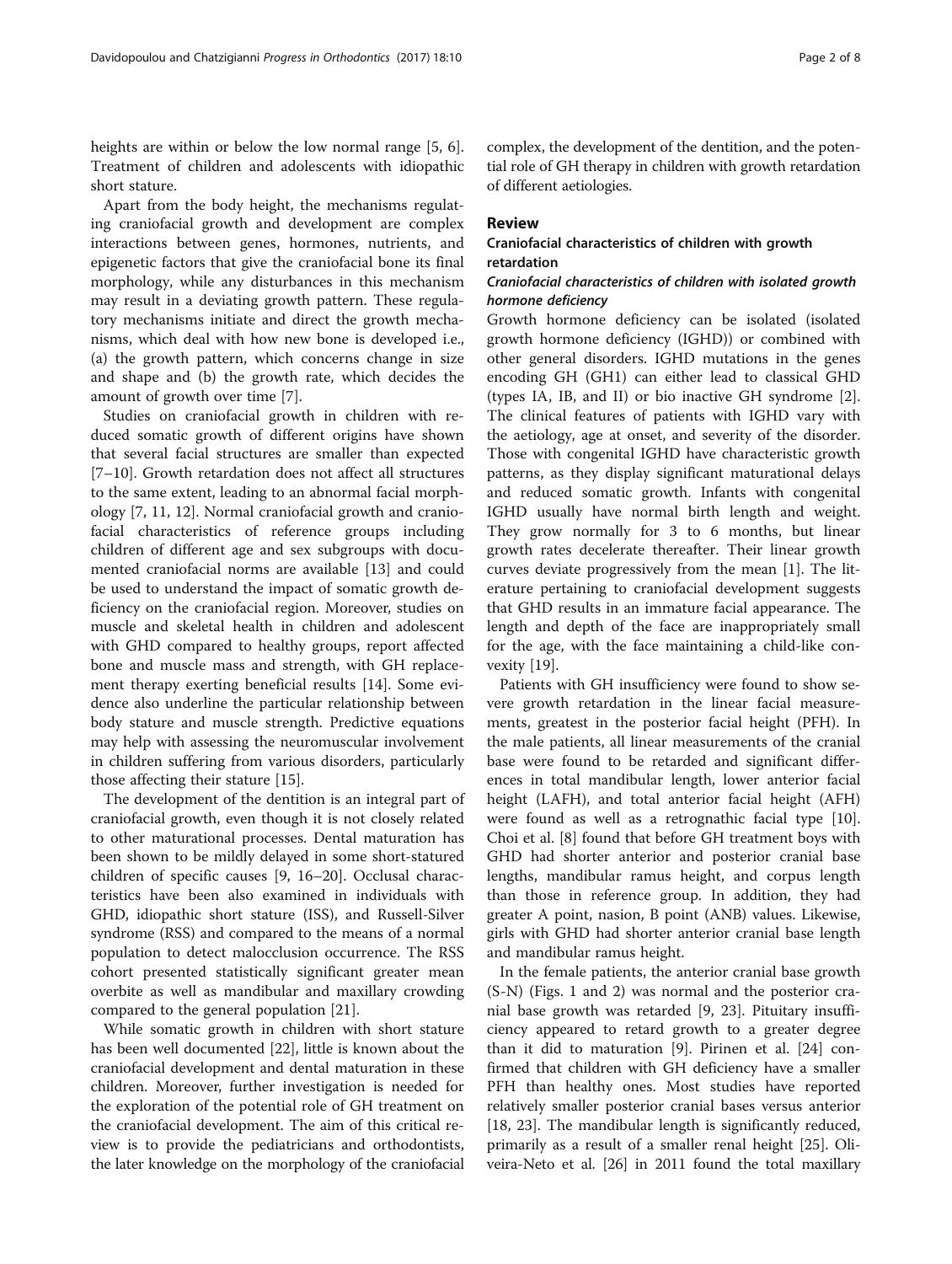<span id="page-2-0"></span>

length to be the most reduced linear parameter followed by posterior cranial base length, total mandibular length, total PFH, total AFH, mandibular corpus length, and anterior cranial base length.

# Craniofacial characteristics of children with idiopathic short stature

Short stature has a varied aetiology, and attention has been given to those children who have no recognizable disorder that may have contributed to a reduction in the statural height. The term idiopathic short stature (ISS) has been applied to those children. According to Spiegel et al. [[9\]](#page-6-0), the craniofacial findings of children with idiopathic short stature were similar to those of patients with GHD, but there was less retardation. Considerable facial retardation was evident, especially in the PFH measurement. Additionally, the cephalometric analyses of the short-statured boys showed that all linear measurements, except for the anterior cranial base and the mandible corpus (Go-Gn) (Figs. 1 and 2), were significantly smaller in the Kjellberg et al. [\[7\]](#page-6-0) study group. The PFH was proportionately smaller than the AFH, and the LAFH was proportionately larger than the upper anterior facial height (UAFH). A flat medial and lateral cranial base (N-S-Ba, N-S-Ar) and a large gonion angle



(Ar-Go-Gn) (Fig. 2) were significant characteristics of the short-statured boys. Both the maxilla and the mandible were significantly retropositioned, especially the mandible, resulting in facial retrognathia [\[7](#page-6-0)]. Especially, girls with ISS had greater ANB values than those with GHD and reference groups, indicating that girls with ISS had a more severe skeletal class II facial profile [[8](#page-6-0)].

# Craniofacial characteristics of children small for gestational age and/or with intrauterine growth retardation

A newborn is considered small for gestational age (SGA), when the measurements of its weight or length or both are at least two standard deviations (−2SDs) below the mean for the gestational age and sex, based on data derived from a reference population [\[27\]](#page-6-0). SGA must be differentiated from intrauterine growth retardation (IUGR). A child who is born SGA has not necessarily suffered from IUGR and infants who are born after a period of IUGR are not necessarily SGA [\[28](#page-6-0)]. The prognosis for their recovery depends upon the timing, severity, and duration of the intrauterine insult.

About 80% of infants born small-for-gestational age show growth acceleration during the first 6 months of postnatal age and, as a rule, they grow normally thereafter. However, infants who may show persistence of an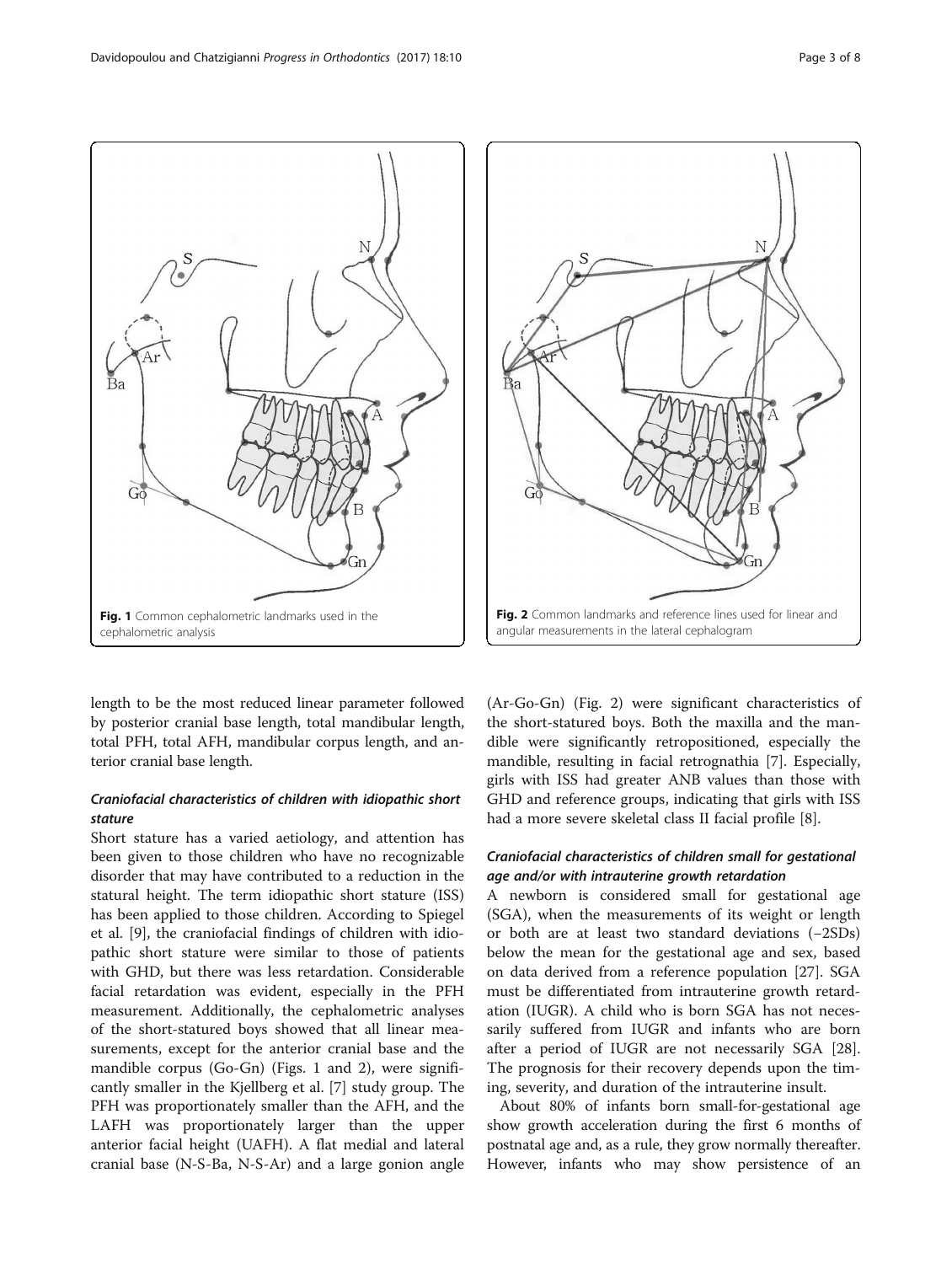abnormal growth rate until the age of 2 years are likely to be short throughout childhood and adulthood [\[1](#page-6-0), [29](#page-6-0)–[31\]](#page-6-0).

The term IUGR suggests diminished growth velocity in the fetus occurring in utero, as documented by at least two intrauterine growth assessments. IUGR can be due to abnormal embryologic development of the placenta, factors related to maternal health, intrauterine infections, congenital abnormalities of major organ systems, chromosomal defects, and a variety of growth deficiency syndromes of genetic or unknown origin [\[1](#page-6-0)].

Somatic growth in SGA children has been documented, but little is known about the craniofacial development in these individuals. Pioneering studies suggest that facial growth in SGA children is retarded in a way similar to that in children with hypopituitarism. Especially, PFH measurements were found to be reduced [\[4](#page-6-0)]. Van Erum et al. [\[32](#page-6-0)] evaluated the craniofacial growth in short SGA persons. All linear measurements, especially the mandible and the craniofacial base, were decreased, except for the LAFH. The SNB angle was also found decreased indicating a retropositioned mandible. The cephalometric findings explain the clinical impression that SGA children demonstrate a typical facial pattern: small dimensions in the lateral aspect within a divergent face. In this study, no relationship was found between the age of the subjects and the craniofacial deficits, indicating that this condition has a prenatal or early developmental origin [\[32](#page-6-0)].

# Craniofacial characteristics of short-statured children of genetic origin

The most common genetic disorders, which cause growth retardation and short stature and with available studies in the literature focusing on their craniofacial characteristics, are presented below.

#### Silver-Russell syndrome

Children with Silver-Rusell or Russell-Silver syndrome (SRS or RSS) demonstrate typical physical features: low birth weight and/or length for gestational age, characteristic triangular face, relatively prominent forehead, small mandible, clinodactyly of the fifth finger, and a variable body asymmetry [[33](#page-6-0)]. These children grow consistently close to or below the 3rd centile without demonstrable endocrine abnormality. Cephalometric analysis in SRS children demonstrated small linear dimensions, which were most pronounced in PFH and mandibular length, resulting in a clockwise rotation and retroposition of the mandible [[34](#page-6-0)].

### Turner syndrome

Turner syndrome is a relatively common disorder that occurs in 1:25,000 female births and is caused by complete or partial absence of the X chromosome. There are also rare cases with structurally abnormal X chromosomes [\[35](#page-6-0)]. In addition to the short stature, which is the main characteristic, cranial growth reduction has been registered [\[36](#page-6-0)]. Women with Turner's syndrome exhibit a flattened cranial base, bimaxillary retrognathism, and a posteriorly inclined mandible [\[37](#page-6-0)]. Unlike AFH, PFH was significantly decreased altering the usual PFH/AFH ratio [[38](#page-6-0)]. It is uncertain whether reduced growth capacity of facial height caused by an X chromosome deficiency has any influence on the direction of mandibular growth rotation or whether an underdeveloped PFH represents just a consequence of backward growth changes in the mandible. Bimaxillary retrognathism as well as a skeletal class I jaw relationship are also described [[38](#page-6-0)].

Women with Turner syndrome show a significantly shorter posterior cranial base (S-Ba), a normal anterior cranial base, and a significantly larger cranial base angle (N-S-Ba) (Figs. [1](#page-2-0) and [2\)](#page-2-0). The head circumference was normal. The maxilla was retrognathic, posteriorly rotated, and positioned closer to the sella. UAFH was normal, but the upper posterior face height (UPFH) was significantly shorter. The length of the mandible was significantly shorter (Go-Gn and Gn-Ar). The mandibular angle was normal [\[39](#page-6-0)]. Laine and Alvesalo [\[40](#page-6-0)] have reported that the alveolar arch of the mandible is broader and shorter in relation to the maxilla, where the most predominant finding is a narrow arch.

#### Familial dwarfism

In 1966, Laron et al. [[41\]](#page-6-0) described a syndrome of familial dwarfism which was indistinguishable both clinically and in many of the laboratory findings from pituitary dwarfism but in which there were abnormally high plasma concentrations of immunoreactive human growth hormone (IR-HGH). One of the typical features of this syndrome is the small face and mandible, which gives the false impression of a large head. Some of their findings are in contrast to the typical findings of patients with achondroplasia where normal anterior cranial base length, recessed maxilla, and a prognathic mandible that was anteriorly displaced, but of normal size with a normal gonial angle, were found [[42\]](#page-6-0). Since then, several other syndromes of familial dwarfism have been described [[43\]](#page-6-0), but their clinical characteristics may vary and further investigation is needed.

# Craniofacial characteristics of children with growth retardation after the therapeutic administration of growth hormone

The stimulation of growth by injection of human growth hormone in child with hypopituitarism was first reported 45 years ago. The imminent approval of biosynthetic GH by the Food and Drug Administration portents a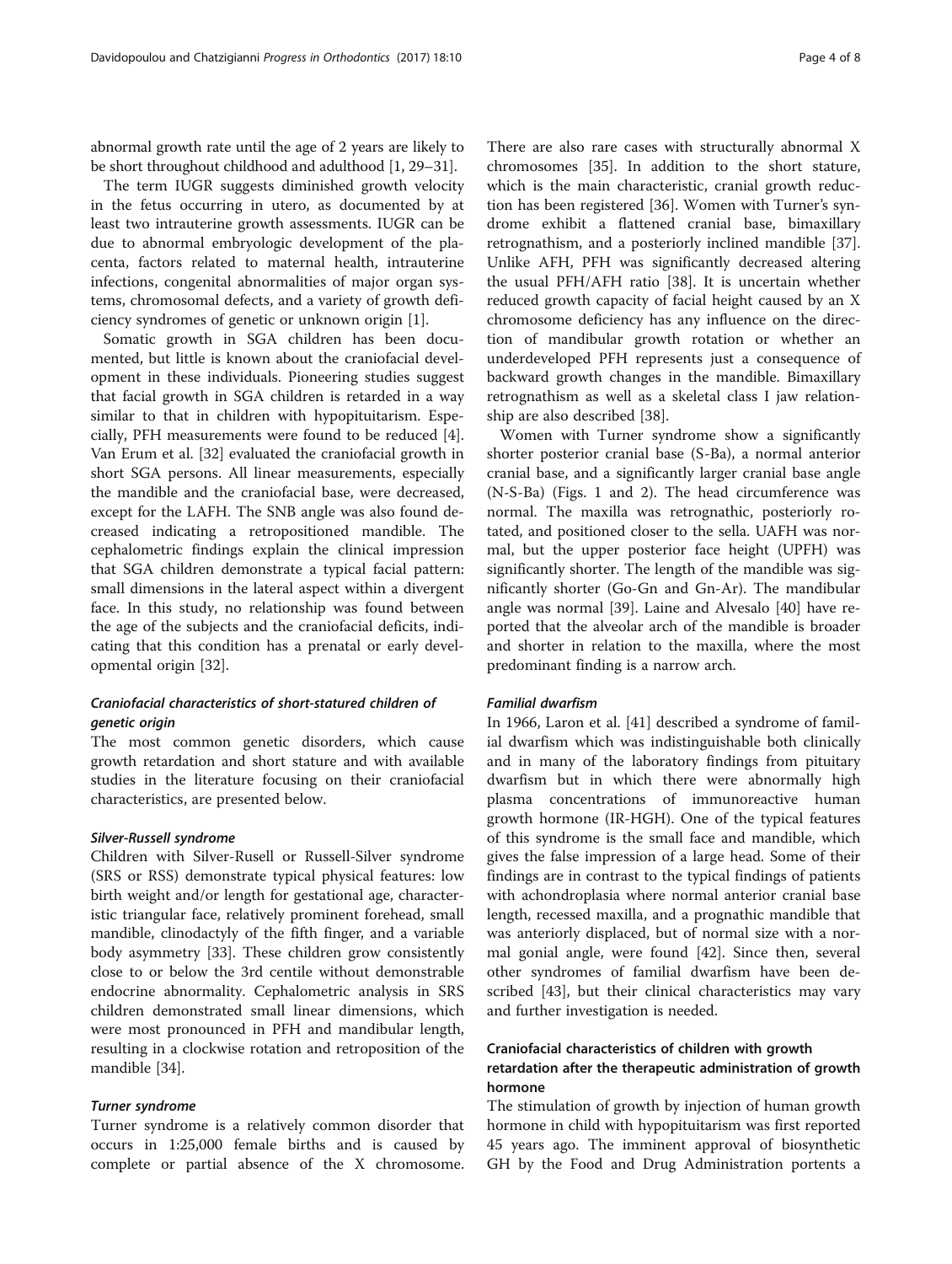revolution in GH therapy [[44](#page-6-0)], as it has increased the available supplies of biosynthetic growth hormone. As a consequence, some short children, who do not meet the classic criteria of GH deficiency, are now being selected for GH substitution therapy [\[6](#page-6-0)].

Treatment of GH deficiency produces a "catch up" phenomenon in both height and skeletal maturation, especially during the first year of replacement therapy [[45\]](#page-7-0). Although their response to therapy is not as pronounced, short normal children also show a positive response to GH regardless of their diagnostic differences [[46](#page-7-0)–[50\]](#page-7-0).

Studies of craniofacial measurements in treated IGHD children are limited. The available evidence suggests that facial convexity decreases, mandibular length increases, and LFH increases leading to normalization of the profile and the facial appearance, while the arch width remains constant and the cranial base length shows minimal change [\[18](#page-6-0), [19](#page-6-0)]. Pool et al. [[18](#page-6-0)], on the contrary to other investigations, noted that maxillary length was of normal size before GH treatment and that it increased disproportionately with treatment. Cantu et al. [[25\]](#page-6-0) evaluated the differential growth and maturation of craniofacial structures in IGHD children during treatment with replacement therapy. Height, skeletal age, AFH, PFH, and posterior cranial base length demonstrated significant differences between the untreated and treated groups. The patient's age at the start of GH replacement therapy had a significant effect for 7 of the 11 measurements. There was no effect of starting age on anterior and posterior cranial base lengths, AFH, or maxillary length (ANS-PNS). PFH showed a greater improvement than either AFH or posterior cranial base length. In their study, antero-posterior growth of the maxilla was not affected by GH therapy as previously suggested [\[18, 19](#page-6-0)]. Their results imply that facial dimensions with the greatest growth potential display the greatest catch-up responses in IGHD patients treated with replacement. Moreover, therapy should commence as early as possible before the development of detrimental discrepancies [[25\]](#page-6-0).

According to de Faria et al. [\[47\]](#page-7-0), GH treatment with standard doses in GH-deficient patients can improve the facial profile in retrognathic patients and does not lead to facial disharmony although extremity growth, mainly involving the feet, can occur.

Finally, catch-up growth following GH therapy appears to be most pronounced for tissues under intrinsic control. Other craniofacial structures under alternate control show varying responses to therapy, some of which may potentially result in undesirable, non-physiological craniofacial growth patterns [[25](#page-6-0)].

In ISS children, most measurements improved toward norm after GH treatment [[8\]](#page-6-0). However, the amount of mandibular growth was significantly greater in girls with ISS than in those with GHD during GH treatment. As a result, the AFH in girls with ISS was greater even than those in reference group after 2 years of treatment, resulting in an undesirable long face [[8\]](#page-6-0).

Regarding SGA children, it has been shown that postnatal catch-up growth occurs in the majority of those patients [[30](#page-6-0)]. Several of these studies have provided evidence that the catch-up growth occurs mainly during the first two years of life and that further catch-up is limited. Approximately 10–20% of SGA children develop into short adults. It is this group that could benefit from a treatment strategy aimed at increasing height. GH treatment in short SGA children leads to craniofacial catch-up growth, which is particularly pronounced in regions where interstitial cartilage is involved. The result is that the facial profile is improved as it becomes less convex [\[11](#page-6-0), [32](#page-6-0)].

In syndromic short-statured children and especially in Turner syndrome, the effect of the therapeutic use of GH in the development of the craniofacial complex has not been studied in depth. It seems that mandibular growth may be more affected by GH treatment than is maxillary growth, and thus, it should be carefully monitored over long-term GH therapy [[51\]](#page-7-0). The anterior and posterior cranial base length was found not to have changed significantly during treatment. The maxillary length remained almost the same. The length of the mandible increased significantly during treatment. This must have been mainly due to increased vertical growth since the horizontal dimension did not increase. The initially posteriorly rotated mandible showed an anterior rotation, although the normal position was not reached. No indications were found for an increase in the disproportionate growth or for excessive chin growth as a sign of acromegaly during GH treatment [[39\]](#page-6-0). Nevertheless, the results of Juloski et al. [[52\]](#page-7-0) proved that, although positive, the effects of GH therapy do not overcome the craniofacial characteristics related to Turner syndrome.

# Dental maturity and eruption in short-statured children and the effect of growth hormone treatment

Studies on tooth eruption and dental maturity indicate that both may be related to GH secretion [[25, 32](#page-6-0), [53](#page-7-0)]. The curve of the daily rhythm of tooth eruption [[49](#page-7-0)] was similar to the spontaneous pattern of GH secretion [[53\]](#page-7-0). However, the rate of tooth formation does not appear to increase during GH treatment [\[54](#page-7-0)]. Whether GH deficiency directly influences dental development and tooth eruption is still under debate.

As indicated, dental development of children with GHD is characteristically less affected than either somatic growth or skeletal maturation [[16, 18](#page-6-0)]. The mean delay in dental age was less than 1 year in the study of Cantu et al. [\[25\]](#page-6-0). These results are similar to the findings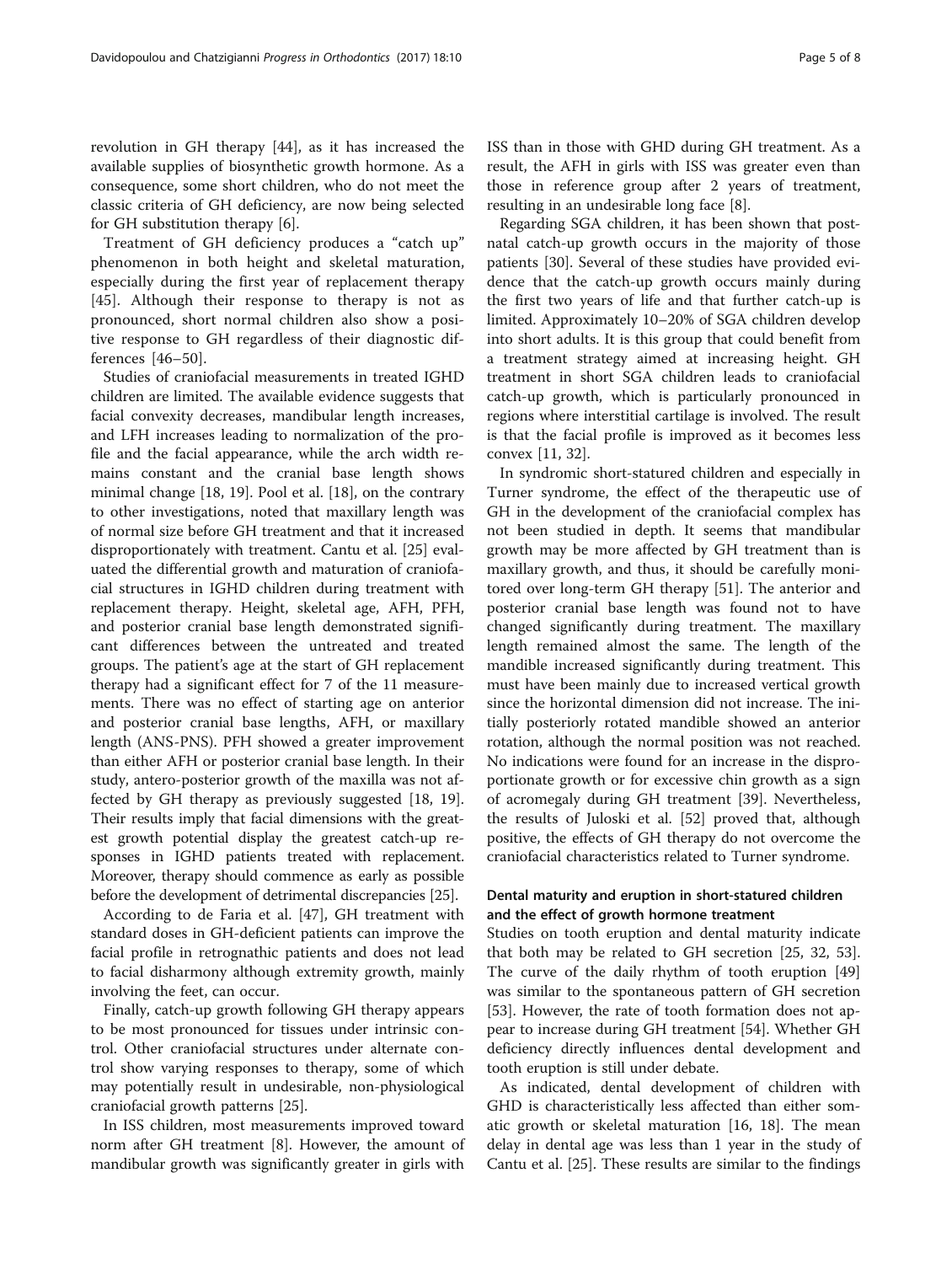of other studies [[9, 16, 18, 19\]](#page-6-0). Furthermore, there was no significant GH treatment effect on dental maturation [[43\]](#page-6-0), as shown in prior studies [[18](#page-6-0)–[20](#page-6-0)]. The smaller delay and the lack of subsequent therapeutic response would indicate that dental age is less influenced by and less sensitive to GH than somatic and craniofacial growth. The consistency of results across studies demonstrate that the dental age findings along with those relating to skeletal age and height of this limited sample of children are representative of the affected population as a whole [\[25](#page-6-0)].

Regarding children with ISS, most studies indicate that they demonstrate a slightly retarded dental age, but the degree of the retardation varies and there is no clear relationship between dental, bone, and chronological age [[9,](#page-6-0) [55](#page-7-0), [56\]](#page-7-0). Additionally, GH therapy in ISS children did not have a significant influence on tooth formation although it had a significant influence on acceleration or gain in stature [[56\]](#page-7-0). Kjellberg et al. [[7\]](#page-6-0) noted that dental maturity and tooth eruption were delayed 1.3 years with no significant differences between the ISS and the GHD deficient children.

Finally, for non-GHD children who were born small for gestational age Van Erum et al. [[11, 32](#page-6-0)] found normal scores for dental maturity. Children with Russell -Silver syndrome have a dental eruption delay. The first extensive dental examination of Turner patients was performed by Filipsson and Hall [\[57](#page-7-0)], who reported a tendency for early eruption of teeth. This has been verified by later studies [\[58, 59](#page-7-0)], in some of which dental development and eruption of patients with Turner syndrome was found to be significantly advanced by 0.63 years relative to control subjects [[43\]](#page-6-0). Mitbo and Halse [[60](#page-7-0)] found that the timing of tooth eruption was normal in young girls with Turner syndrome (<10 years), but delayed after 10 years of age. The timing coincides with the decreases in GH secretion after the age of nine due to lack of normal increase of GH during puberty in these girls indicating that the GH secretion influences the timing of tooth eruption.

# Conclusions

In conclusion, children with short stature of different origins develop similar craniofacial characteristics. The craniofacial characteristics include smaller lengths of the cranial base, the mandible, and proportionately smaller posterior than anterior facial height, retrognathic face, and posterior rotation of the mandible. Results on the length of the maxilla were contradictory. The dentoalveolar anomalies involved slight retarded dental maturity and eruption, tooth crowding, anterior open-bite tendency, and high incidence of distal bite. Craniofacial muscles may also be affected but evidence is still premature. After GH administration, the exact amount and

pattern of growth is unpredictable; however, the facial convexity decreases, mandibular length increases, and posterior facial height increases, while tooth eruption remains unaffected.

Generally, there are not many studies available in the literature analyzing the craniofacial growth, craniofacial muscle alteration, malocclusion type, and dental maturity of short-statured children and the influence of the GH treatment on the above structures. Future studies should be planned, focusing especially on the overall above characteristics. According to our knowledge, it seems to be also a lack of data available regarding craniofacial muscle pathology in individuals with short stature. A recent study of Gutroneo et al. (2012) [[61](#page-7-0)] revealed the expression of muscle-specific integrins in masseter muscle fibers during malocclusion disease. Thus, considering the important function of masseter muscles, these evidence could be useful for future studies. Records should be collected before and after GH administration, according to the specific treatment protocol of each short-statured patient group, and compared to a non-affected control group with normal skeletal and dental features, to understand the complex mechanisms regulating patient's phenotype, function, and response to GH treatment.

It is of great importance to all specialists and also orthodontists dealing with short-statured children to be aware of the clinical findings on the craniofacial region and to gain more insight into the craniofacial growth and tooth formation in children with reduced somatic growth. Moreover, proper knowledge of the influence of GH therapy on the craniofacial structures is essential so that proper timing of orthodontic treatment with proper orthodontic appliances could be selected.

#### Abbreviations

AFH: Anterior facial height; GH: Growth hormone; GHD: Growth hormone deficiency; IGHD: Isolated growth hormone deficiency; IR-GH: Immunoreactive growth hormone; ISS: Idiopathic short stature; IUGR: Intrauterine growth retardation; LAFH: Lower anterior facial height; LFH: Lower facial height; LPFH: Lower posterior facial height; PFH: Posterior facial height; SGA: Small for gestational age; SRS: Silver-Russell syndrome; UAFH: Upper anterior facial height; UPFH: Upper posterior facial height

#### Acknowledgements

Not applicable

#### Funding

This review was not funded.

#### Authors' contributions

SD and AC both did part of the electronic search and interpretation of the data, the manuscript writing, and the manuscript preparation. Both authors read and approved the final manuscript.

#### Competing interest

The authors declare that they have no competing interest.

Ethics approval and consent to participate

Not applicable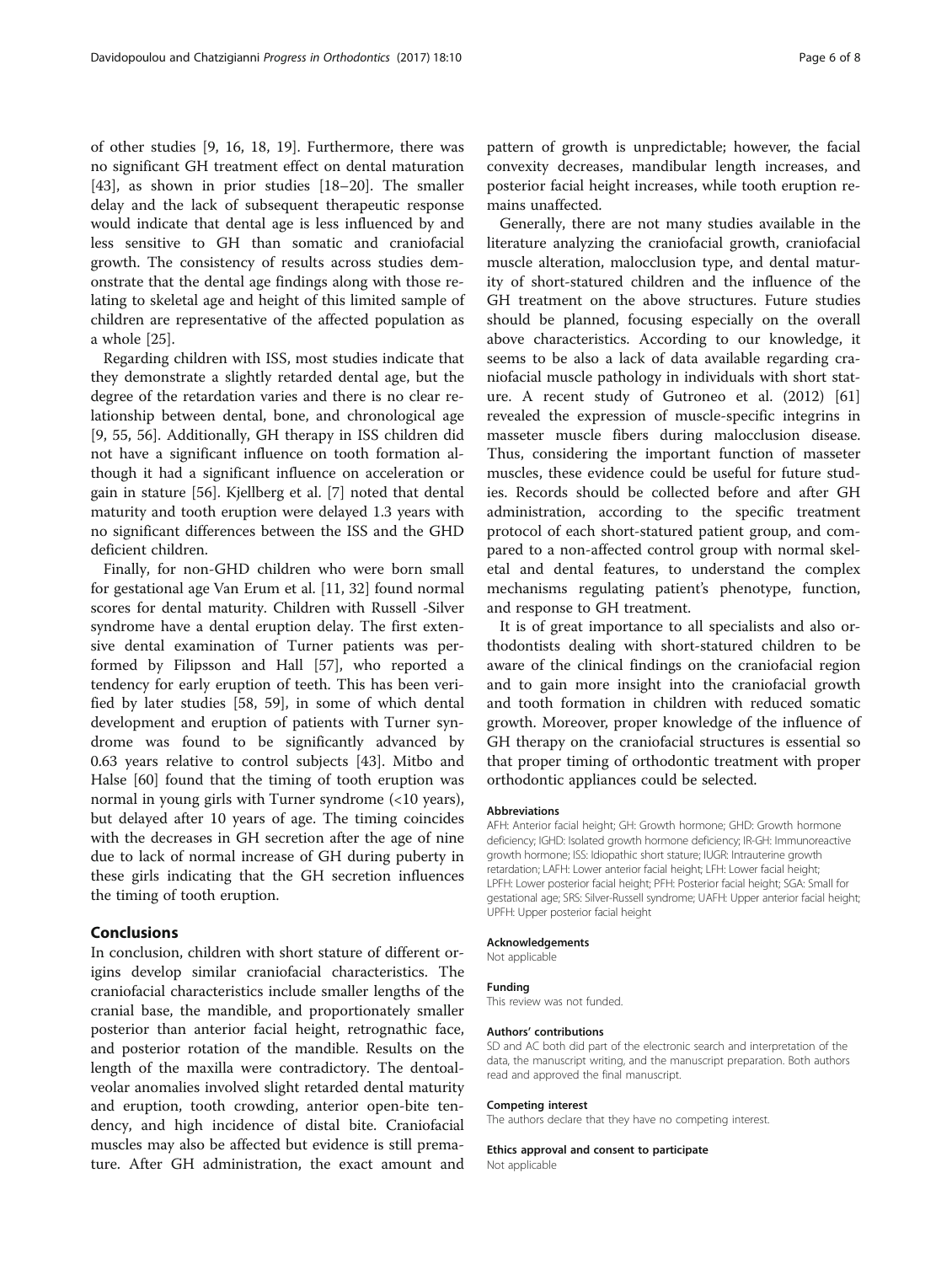# <span id="page-6-0"></span>Publisher's Note

Springer Nature remains neutral with regard to jurisdictional claims in published maps and institutional affiliations.

#### Author details

<sup>1</sup>Department of Preventive Dentistry, Periodontology and Implant Biology, School of Dentistry, Faculty of Health Sciences, Aristotle University of Thessaloniki, Thessaloniki 54124, Greece. <sup>2</sup>Department of Orthodontics, School of Dentistry, Faculty of Health Sciences, Aristotle University of Thessaloniki, Thessaloniki 54124, Greece.

# Received: 24 January 2017 Accepted: 7 April 2017

#### References

- 1. Mac Gillivray MH. Disorders of growth and development. In: Felig P, Baxter JD, Broodus E, Frohman LA, editors. Endocrinology and Metabolism. Second Edition. New York: McGraw-Hill Book Co; 1987. p. 1581–628.
- 2. Wit JM, Oostdijk W, Losekoot M, van Duyvenvoorde HA, Ruivenkamp CA, Kant SG. Mechanisms in endocrinology: novel genetic causes of short stature. Eur J Endocrinol. 2016;174(4):145–73.
- 3. de Souza MA, McAllister C, Suttie M, Perrotta C, Mattina T, Faravelli F, Forzano F, Holland A, Hammond P. Growth hormone, gender and face shape in Prader-Willi syndrome. Am J Med Genet. 2013;161A(10):2453–63.
- 4. Mazzanti L, Tamburrino F, Bergamaschi R, Scarano E, Montanari F, Torella M, Ballarini E, Cicognani A. Developmental syndromes: growth hormone deficiency and treatment. Endocr Dev. 2009;14:114–34.
- Ranke MB. Treatment of children and adolescents with idiopathic short stature. Nat Rev Endocrinol. 2013;9:325–34.
- Loche S, Carta L, Ibba A, Guzzetti C. Growth hormone treatment in non-growth hormone-deficient children. Ann Pediatr Endocrinol Metab. 2014;19(1):1–7.
- 7. Kjellberg H, Beiring M, Albertsson WK. Craniofacial morphology, dental occlusion, tooth eruption, and dental maturity in boys of short stature with or without growth hormone deficiency. Eur J Oral Sci. 2000;108:359–67.
- 8. Choi SH, Fan D, Hwang MS, Lee HK, Hwang CJ. Effect of growth hormone treatment on craniofacial growth in children: idiopathic short stature versus growth hormone deficiency. J Formos Med Assoc. 2016. doi:[10.1016/j.jfma.](http://dx.doi.org/10.1016/j.jfma.2016.05.011) [2016.05.011.](http://dx.doi.org/10.1016/j.jfma.2016.05.011) [Epub ahead of print].
- 9. Keller EE, Sather AH, Hayles AB. Dental and skeletal development in varius endocrine and metabolic diseases. J Am Dent Assoc. 1970;81(2):415–9.
- 10. Salas-Flores R, González-Pérez B, Barajas-Campos RL, Gonzalez-Cruz B. Changes on craniofacial structures in children with growth-hormonedeficiency. Rev Med Inst Mex Seguro Soc. 2010;48(6):591–5.
- 11. Van Erum R, Carels C, de Zegher F. Short stature of prenatal origin: craniofacial growth and dental maturation. Eur J Orthod. 1998;20:417–25.
- 12. Spiegel RN, Sather AH, Hayles AB. Cephalometric study of children with various endocrine diseases. Amer J Orthod. 1971;59(4):362–75.
- 13. Perillo L, Isola G, Esercizio D, Iovane M, Triolo G, Matarese G. Differences in craniofacial characteristics in Southern Italian children from Naples: a retrospective study by cephalometric analysis. Eur J Paediatr Dent. 2013;14(3):195–8.
- 14. Improda N, Capalbo D, Esposito A, Salerno M. Muscle and skeletal health in children and adolescents with GH deficiency. Best Pract Res Clin Endocrinol Metab. 2016;30(6):771–83.
- 15. Hogrel J-Y, Decostre V, Alberti C, Canal A, Ollivier G, Josserand E, Taouil I, Simon D. Stature is an essential predictor of muscle strength in children. BMC Musculoskelet Disord. 2012;13:176.
- 16. Sarnat H. Comparison of dental findings in patients with isolated growth hormone deficiency treated with human growth hormone (hGH) and in untreated patients witn Laron-type dwarfism. Oral Surg. 1988;66:581–6.
- 17. Demirjian A, Buschang PH, Tanquay R, Patterson DK. Interrelationships among measures of somatic, skeletal, dental, and sexual maturity. Am J Orthod. 1985;88:433–8.
- 18. Poole AE, Greene IM, Buschang PH. The effect of growth hormone therapy on longitudinal growth of the oral facial structures in childen. Prog Clin Biol Res. 1982;101:499–516.
- 19. Bevis RR, Hayles AB, Isaacson RJ, Sather AH. Facial growth response to human growth hormone in hypopituitary dwarfs. Angle Orthod. 1977;47(3):193–205.
- 20. Kosowicz J, Rzymski K. Abnormalities of tooth development in pituitary dwarfism. Oral Surg Oral Med Oral Pathol. 1977;44(6):853–63.
- 21. Hodge N, Evans CA, Simmons KE, Fadavi S, Viana G, Occlusal characteristics of individuals with growth hormone deficiency, idiopathic short stature, and Russell-Silver syndrome. J Dent Child (Chic). 2015;82(3):135–40.
- 22. Rogol AD, Hayden GF. Etiologies and early diagnosis of short stature and growth failure in children and adolescents. J Pediatr. 2014;164(5 Suppl):S1–14.
- 23. Konfino R, Pertzelan A, Laron Z. Cephalometric measurements of familial dwarfism and high plasma immunoreactive growth hormone. Am J Orthod. 1975;68(2):196–201.
- 24. Pirinen S, Majurin A, Lenko HL, Koski K. Craniofacial features in patients with deficient and excessive growth hormone. J Craniofac Genet Dev Biol. 1994;14(3):144–52.
- 25. Cantu G, Buschang PH, Gonzalez JL. Differential growth and maturation in idiopathic growth-hormone-deficient children. Eur J Orthod. 1997;19:131–9.
- 26. Oliveira-Neto LA, Melo Mde F, Franco AA, Oliveira AH, Souza AH, Valença EH, Britto IM, Salvatori R, Aguiar-Oliveira MH. Cephalometric features in isolated growth hormone deficiency. Angle Orthod. 2011;81(4):578–83.
- 27. Clayton PE, Cianfarani S, Czernichow P, Johannsson G, Rapaport R, Rogol A. Management of the child born small for gestational age through to adulthood: a consensus statement of the International Societies of Pediatric Endocrinology and the Growth Hormone Research Society. J Clin Endocrinol Metab. 2007;92:804–10.
- 28. Karlberg J, Albertsson-Wikland K. Growth in full-term small for gestational age infants: from birth to final height. Pediatr Res. 1995;38:733–9.
- 29. Villar J, Belizan J, Smeriglia V. Postnatal experiences of intrauterine growthretarded infants. In: Senterre J, editor. Intrauterine growth retardation. Nestle Nutrition Workshop Series, Vavey: Nestec Ltd/ New York: Raven Press Ltd; 1989. p. 261–280.
- 30. Hokken-Koelega ACS, De Rider MAJ, Lemmen RJ, Den Hartog H, De Muink Keizer-Schirama SMPF, Drop SLS. Children born small for gestational age: do they catch up? Pediatr Res. 1995;38:267–71.
- 31. Ranke MB, Lindberg A. Growth hormone treatment of short children born small for gestational age or with Silver-Russell syndrome: results from KIGS (Kabi International Growth Study), including the first report on final height. Acta Paediatr Suppl. 1996;417:18–26.
- 32. Van Erum R, Mulier G, Carels C, de Zegher F. Craniofacial growth and dental maturation in short children born small for gestational age: effect of growth hormone treatment. Own observations and review of the literature. Horm Res. 1998;50(3):141–6.
- 33. Tanner JM, Lejarraga H, Cameron N. The natural history of the Silver-Russell syndrome: a longitudinal study of thirty-nine cases. Pediatr Res. 1975;9(8):611–23.
- 34. Kotilainen J, Holtta P, Mikkonen T, Arte S, Sipila I, Pirinen S. Ccraniofacial and dental characteristics of Silver-Russell syndrome. Am J Med Genet. 1995;56(2):229–36.
- 35. Wyss D, DeLozier CD, Daniell J, Engel E. Structural anomalies of the X chromosome: personal observation and review of non-mosaic cases. Clin Genet. 1982;21:145–59.
- 36. Park E. Body shape in Turner's syndrome. Hum Biol. 1975;49:215–23.
- 37. Jensen BL. Craniofacial morphology in Turner syndrome. J Craniofac Genet Dev Biol. 1985;5(4):327–40.
- 38. Babić M, Glišić B, Šćepan I. Mandibular growth pattern in Turner's syndrome. Eur J Orthod. 1997;19:161–4.
- 39. Rongen-Westerlaken C, vd Born E, Prahl-Andersen B, v Teunenbroek A, Manesse P, Otten BJ, vd Tweel I, et al. Effect of growth hormone treatment on craniofacial growth in Turner's syndrome. Acta Paediatr. 1993;82:364–8.
- 40. Laine T, Alvesalo L. Size of the alveolar arch of the mandible in relation to that of the maxilla in 45, X females. J Dent Res. 1986;65(12):1432–4.
- 41. Laron Z, Pertzelan A, Mannheimer S. Genetic pituitary dwarfism with high serum concentation of growth hormone-a new inborn error of metabolism? Isr J Med Sci. 1966;2(2):152–5.
- 42. Cohen Jr MM, Walker GF, Phillips C. A morphometric analysis of the craniofacial configuration in achondroplasia. J Craniofac Genet Dev Biol Suppl. 1985;1:139–65.
- 43. Maheshwari HG, Silverman BL, Dupuis J, Baumann G. Phenotype and genetic analysis of a syndrome caused by an inactivating mutation in the growth hormone-releasing hormone receptor: dwarfism of Sindh. J Clin Endocrinol Metab. 1998;83(11):4065–74.
- 44. Underwood LE. Growth hormone treatment for short children. J Pediatr. 1984;104(2):237–9.